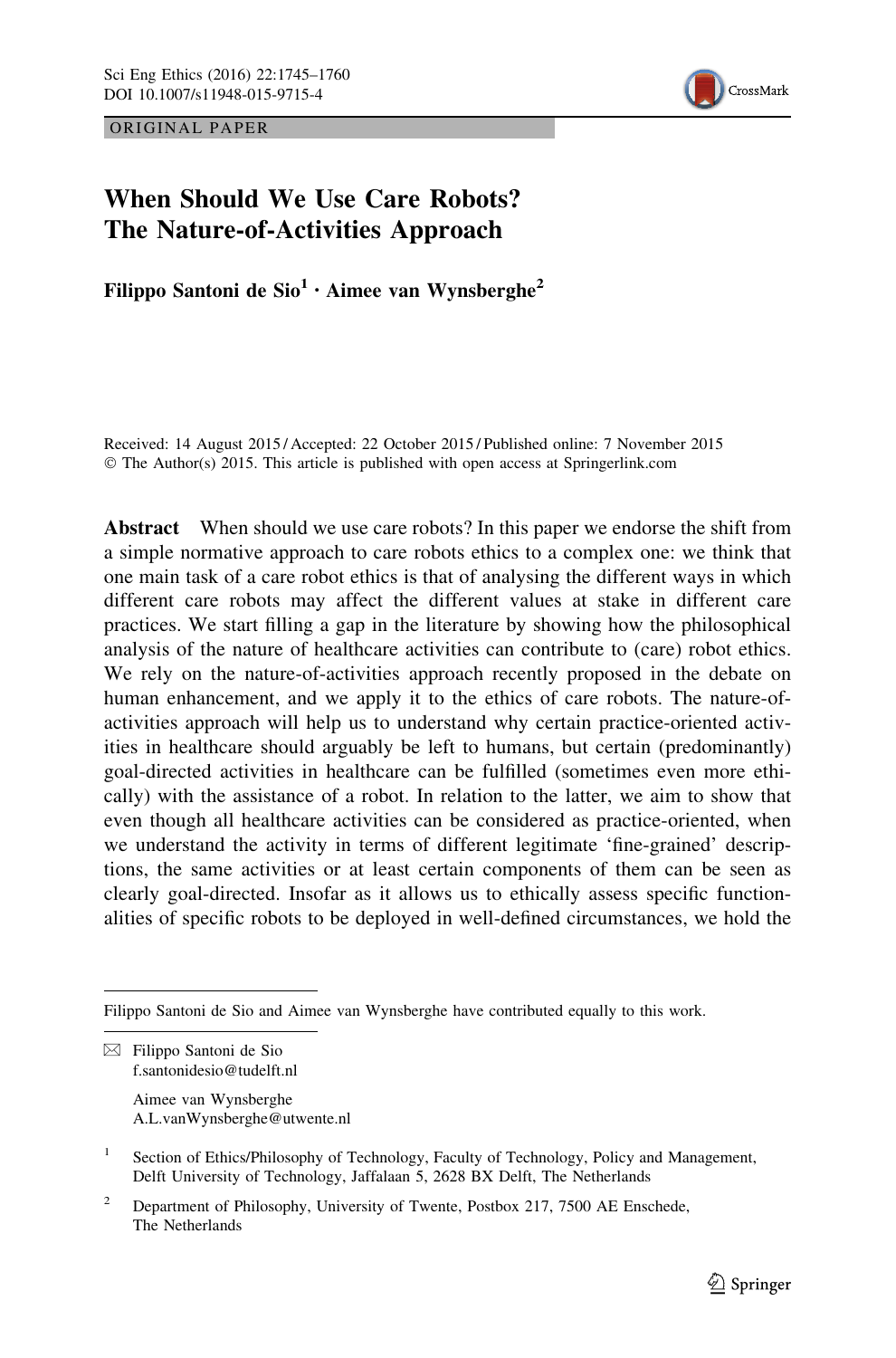<span id="page-1-0"></span>nature-of-activities approach to be particularly helpful also from a design perspective, i.e. to realize the Value Sensitive Design approach.

Keywords Care robot ethics · Robot ethics · Nature-of-activities approach · Care Centered Value Sensitive Design - Value Sensitive Design

### Introduction

A revolution in healthcare is before us, one that involves the introduction of robots both in the surgical suite and throughout the rest of the institution. Ethical reasons for and against this robot revolution in healthcare have been presented in recent years (Lin et al. [2011](#page-14-0)). On the one hand, it has been argued that robots hold the promise to mitigate the shortage of healthcare workers and resources (Veruggio and Operto [2008](#page-15-0)), and that they can enhance the autonomy of elderly persons (Sorell and Draper [2014\)](#page-14-0). On the other hand, the concern has been raised that robots in healthcare will displace workers and will change the moral quality and standard of care for the worse (Sparrow and Sparrow [2006;](#page-15-0) Decker [2008;](#page-14-0) Coeckelbergh [2010;](#page-14-0) Vallor [2011;](#page-15-0) Sharkey [2014](#page-14-0)). Added to these concerns, other scholars insist that the ethical issues of robots in general are of the utmost concern, for example, responsibility (Dante and Tamburrini [2006\)](#page-14-0), privacy (Calo [2011](#page-14-0)) and/or agency (Sullins [2006;](#page-15-0) Wallach and Allen [2010\)](#page-15-0). Despite the multiple perspectives on the most pressing ethical issues to address, the necessity of a more nuanced approach has also been recently stressed (Asaro [2006](#page-14-0); van Wynsberghe [2015](#page-15-0)).

What all scholars can agree on is that there seems to be no simple answer to the question of whether or not the introduction of robots will change healthcare practices for the better or for the worse. In order make way for a well-balanced answer to this question a systematic reflection on the different values that are at stake in healthcare practices has been invoked together with an analysis of the way in which these values may be fostered or endangered by the introduction of (various) robots (Vallor [2011,](#page-15-0) Sharkey and Sharkey [2012](#page-14-0)). Finally, also the necessity of a shift from the ethical analysis of the use to the definition of the ethical requirements for the *design* of care robots has been stressed (van Wynsberghe [2012,](#page-15-0) [2013,](#page-15-0) [2015\)](#page-15-0).

We endorse the shift from a simple normative approach to a complex one: we think that the main task of a care robot ethics is, at least at this early stage, that of analyzing the different ways in which different care robots may affect the different values at stake in different care practices; not just analyzing the impact of care robots on the basis of one prominent ethical consideration or approach (e.g. autonomy or one particular conception of human dignity). We also endorse the Value Sensitive Design turn in care robot ethics proposed by van Wynsberghe as we agree that normative considerations have to be embedded in the *design process* of care robots since the early stages of it; they should not come into play only in the evaluation of the technology (i.e. retrospectively).

In this paper we start filling a gap in the literature on care robots by showing how one particular philosophical framework, i.e. the analysis of the nature of healthcare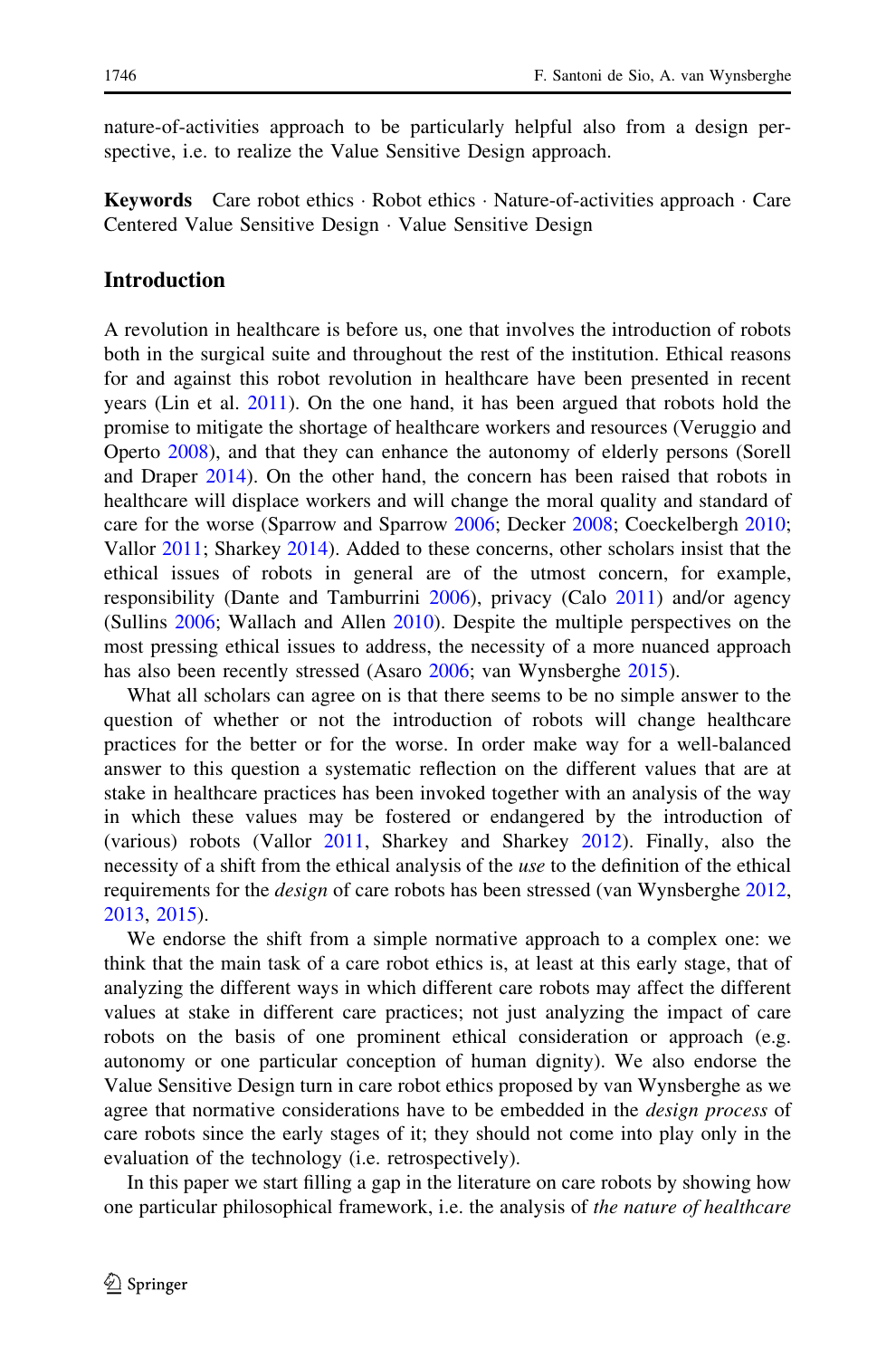activities, can contribute to the twofold goal of a normative complex and designoriented care robot ethics. As it were, we aim to add some tools from the philosophy of action to the toolbox of the care robot ethicist. In order to do so we rely on the nature-of-activities approach recently proposed by Santoni de Sio et al. [\(2014](#page-14-0), in press) in the debate on human enhancement. Based on this approach we come to the following conclusions; (1) the permissibility or impermissibility of the use of care robots is a normative decision to be taken by balancing different value considerations at stake in different healthcare practices; (2) ethical analysis can be significantly enriched by attending to certain conceptual distinctions about the nature of healthcare activities.

In particular, the nature-of-activities approach will help us to understand why certain *practice-oriented* activities in healthcare should arguably be left to humans, but certain (predominantly) *goal-directed* activities in healthcare can be fulfilled (sometimes even more ethically) with the assistance of a robot. In relation to the latter, we aim to show that even though all healthcare activities can be considered as practice-oriented, when we understand the activity in terms of different legitimate 'fine-grained' descriptions, the same activities or at least certain components of them can be seen as clearly goal-directed. In this way, we also give a more precise content to the traditional idea that both means and ends are relevant for the ethical evaluation of an action.

One general methodological conclusion we will reach is that in order to make sense of the many different, sometimes contrasting values present in care activities, we may need to refer at the same time to different and sometime distant philosophical traditions: virtue ethics and care ethics, the capability approach, the liberal tradition. While aware of the important differences between these traditions, with our approach based on the conceptual analysis of action, we aim to make sense of the respective relevance for care activities of (care) values highlighted in these different traditions, i.e. the realization of carers skill and a meaningful relationship between carer and patient (Vallor [2011](#page-15-0)), the patient's dignity (Sharkey [2014\)](#page-14-0) but also the patient's moral autonomy (Sorell and Draper [2014](#page-14-0)); we also want to explore the possibility of some reconciliation between these values under some circumstances. This reference to different philosophical traditions with their own specific language requires us to establish some clear terminological convention to avoid confusion. In the care ethics tradition, the label of ''care practice'' is used; however, given our use of the expression ''practice-oriented activities'' we will refer to care practices as ''care activities'': to avoid confusion, and to leave the possibility open to include in our ethical analysis of care activities also values traditionally associated with traditions other than care ethics.

One substantive ethical claim we will make is that it is *permissible* to delegate (at least) the goal-directed portion of a care activity to a care robot, provided such a delegation is done prudentially to ensure that the robot is not delegated a role or responsibility that coincides with the practice-oriented portion of the care practice.

Finally, we hold the nature-of-activities approach to improve the Value Sensitive Design approach (VSD) (Friedman et al. [2003](#page-14-0); van den Hoven [2007](#page-15-0)) and, more particularly, the Care-Centered Value Sensitive Design approach (CCVSD) (van Wynsberghe [2012](#page-15-0), [2013,](#page-15-0) [2015](#page-15-0)), according to which (care) values should be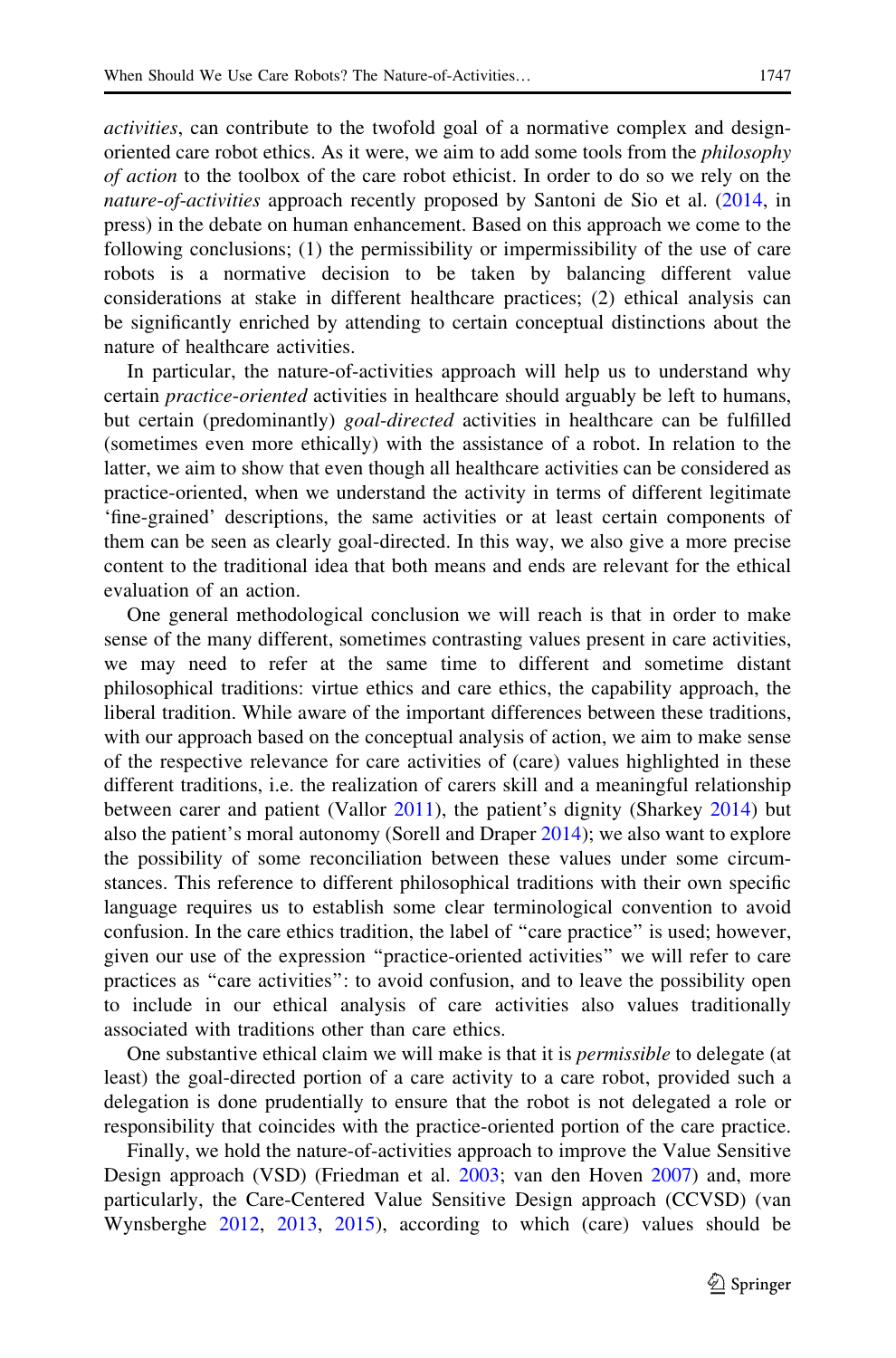embedded in the design of (care) technologies. In fact, following the idea that VSD cannot be realized if we don't have a clear methodology to establish which values we want to promote (Manders-Huits [2011](#page-14-0)), in this paper we propose a new methodology to: (a) identify a broader platform of values potentially relevant in care activities; (b) establish which values should be embedded in specific functionalities of specific robots to be deployed in parts or portions of different care activities under well-defined circumstances. This will arguably put us in a better position to: (c) recognize possible tensions between values under different circumstances and to suggest ways to solve or loosen some of these tensions by *design*.

In the rest of the paper, we will: (1) give a general definition of care robots, (2) present the nature-of-activities approach, (3) apply the nature-of-activities approach to the ethics of using care robots with reference to two particular examples of care activities (lifting and urine sample collection), (4) present the design relevance of this approach through the analysis of one particular example of a care robot (the "wee-bot"), (5) draw some conclusions and set the stage for future research.

## What is a Care Robot?

There is no universal agreement on what a care robot may be defined as. We use here the idea that a care robot is a technological device integrated into care practices to assist healthcare personnel in their role as care taker (Vallor [2011;](#page-15-0) Sharkey and Sharkey [2011;](#page-14-0) van Wynsberghe [2012,](#page-15-0) [2013](#page-15-0)). The care robot may be an assistant to the surgeon as in the daVinci $^{\circledR}$  surgical robot or may work as an assistant to the nurse as in the TUG© robot used for delivery of sheets and medications in a hospital. Alternatively, a care robot may work directly with patients as in rehabilitative robots for stroke survivors (Lo et al. [2010\)](#page-14-0) or robots used to remind patients to take their medication (Anderson and Anderson [2007](#page-14-0)). Care robots may be intended to assist in physical labour like the robots mentioned above or may be intended to be used for more social goals, like companionship, as in the Paro robot.

There is no capability or appearance standard to all care robots. They may be stationary or mobile and they may be humanoid, machine-like or creature-like in appearance. What they all have in common is their integration into the healthcare domain and, more importantly, their integration into a therapeutic relationship (whether this integration be the replacement of a traditional therapeutic relationship or an enhancement of a current one).

#### The Nature-of-Activities Approach

When should we use care robots? In asking this question we are in the first place asking for the normative features and considerations that warrant the use of robots in healthcare.<sup>1</sup> The robot will be integrated into care activities and will accomplish some kind of action within this activity; therefore, in order to assess whether the

<sup>&</sup>lt;sup>1</sup> This is the *use* perspective; for the *design* perspective, see "The Design Perspective" section below.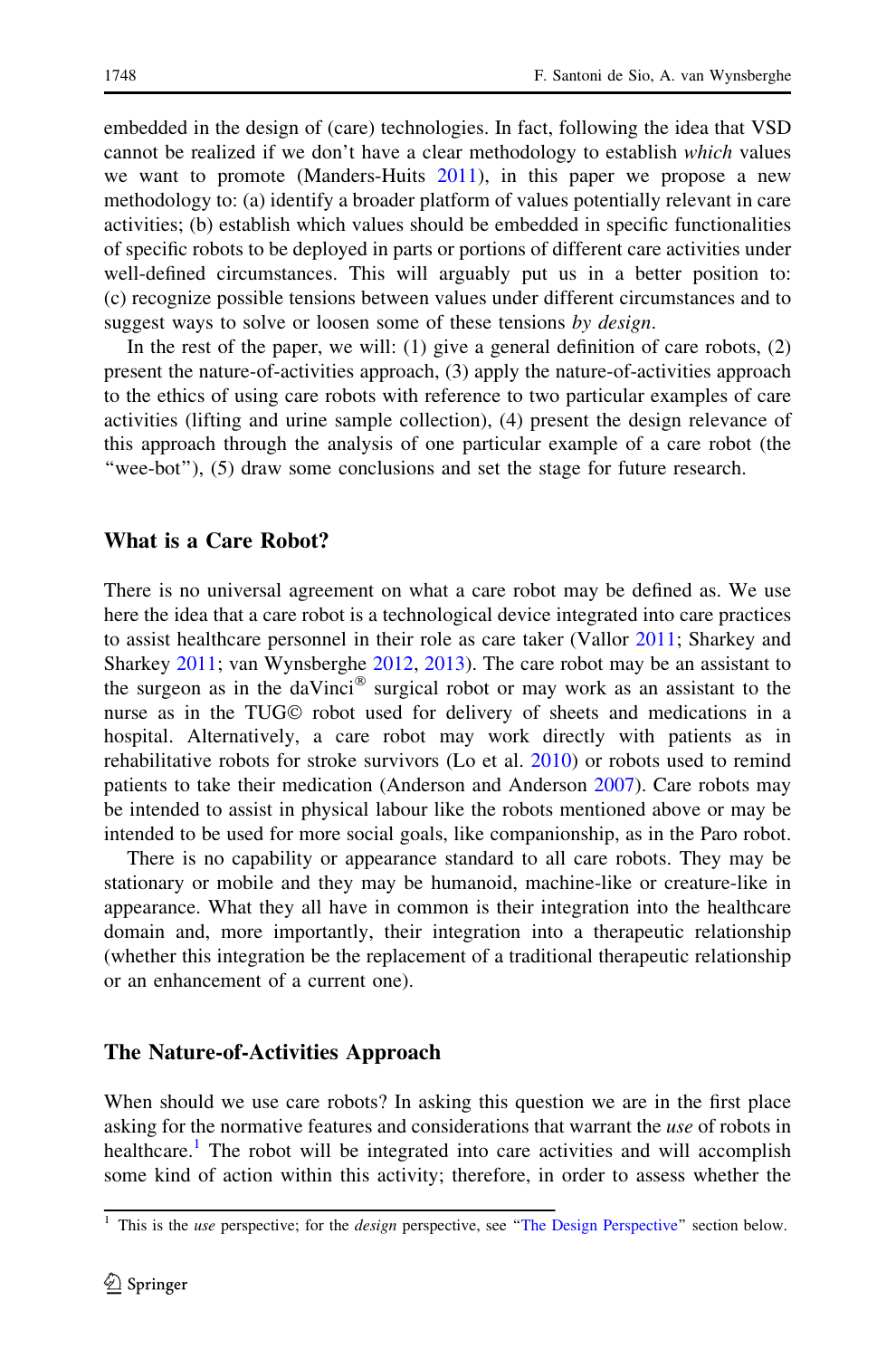change in the activity introduced by the use of the robot is a change for better or for worse we arguably ought to explore the *nature* of those activities in the first place. In fact, in order to decide whether the introduction of robots in care activities is desirable or not, in addition to considerations such as cost-effectiveness and health benefits, we must also understand what the values involved in those activities are; and one way to identify these value is arguably to understand what the point(s) of care activities are; with this information we will then be in the position to assess if these points may be fostered, or alternatively endangered, by the introduction of care robots.

A similar approach has been put forward by Santoni de Sio et al. [\(2014](#page-14-0)) in the context of the ethical debate on performance-enhancing technologies. Santoni de Sio et al. ([2014\)](#page-14-0) have elaborated what they call a ''nature-of-activities approach'', that is meant to work as a reasoning template to decide the permissibility/ impermissibility/obligatoriness of the use of enhancing technologies in different contexts. The nature-of-activities approach relies on one main distinction between goal-directed and practice-oriented activities.<sup>2</sup> Goal-directed activities are those in which the main point is a state of affairs that is *external* to the activity. In contrast, practice-oriented activities are those in which the main point is, or heavily depends, on the performance of the activity itself, i.e. the goal is internal to the activity.

Typical examples of goal-directed activities would be surgical practices and daily non-professional car driving. Here the main point (and thus ''the nature'') of the activities is restoring a patient to health and reaching a certain place, respectively. As far as these goals are attained the point of the activity is satisfied.

Typical examples of practice-oriented activities are sports, intellectual activities like reading fiction, or social activities like hanging out with friends. Here the main point is the realization itself of a given performance or a series of behaviours or actions. For example, running on a certain track (as opposed to simply getting to a place), reading certain pages (as opposed to simply learning a story) or enjoying some relaxation and drinks while chatting with friends (as opposed to a simple exchange of information with them and quenching one's thirst from time to time).

It must be recognized that most activities have both external and internal points—for instance, many professions may be seen as both goal-directed and practice-oriented, as they are aimed both at making one's living/producing certain results and at practicing a certain kind of activity. However, we hold that the distinction is still helpful because: (a) in some cases (like the above-mentioned examples) it is indeed possible to identify one prominent goal of a given activity, and (b) even when there is not only one uncontroversially prominent goal, it may still be helpful to explicitly recognize what the different points of an activity are, in order to make sense of the various dimensions of that activity, and, relatedly, of the different values involved in those activities.

An additional conceptual tool to make sense of the nature of the activities in which care robots may be deployed is the analysis of activities in terms of different action-descriptions. Not only do different activities have different natures (and value) according to their different points (for instance, a chat with a friend has a

<sup>&</sup>lt;sup>2</sup> Their distinction is in turn inspired by Rawls ([1955\)](#page-14-0), McIntyre ([1985\)](#page-14-0) and Searle [\(1995](#page-14-0)).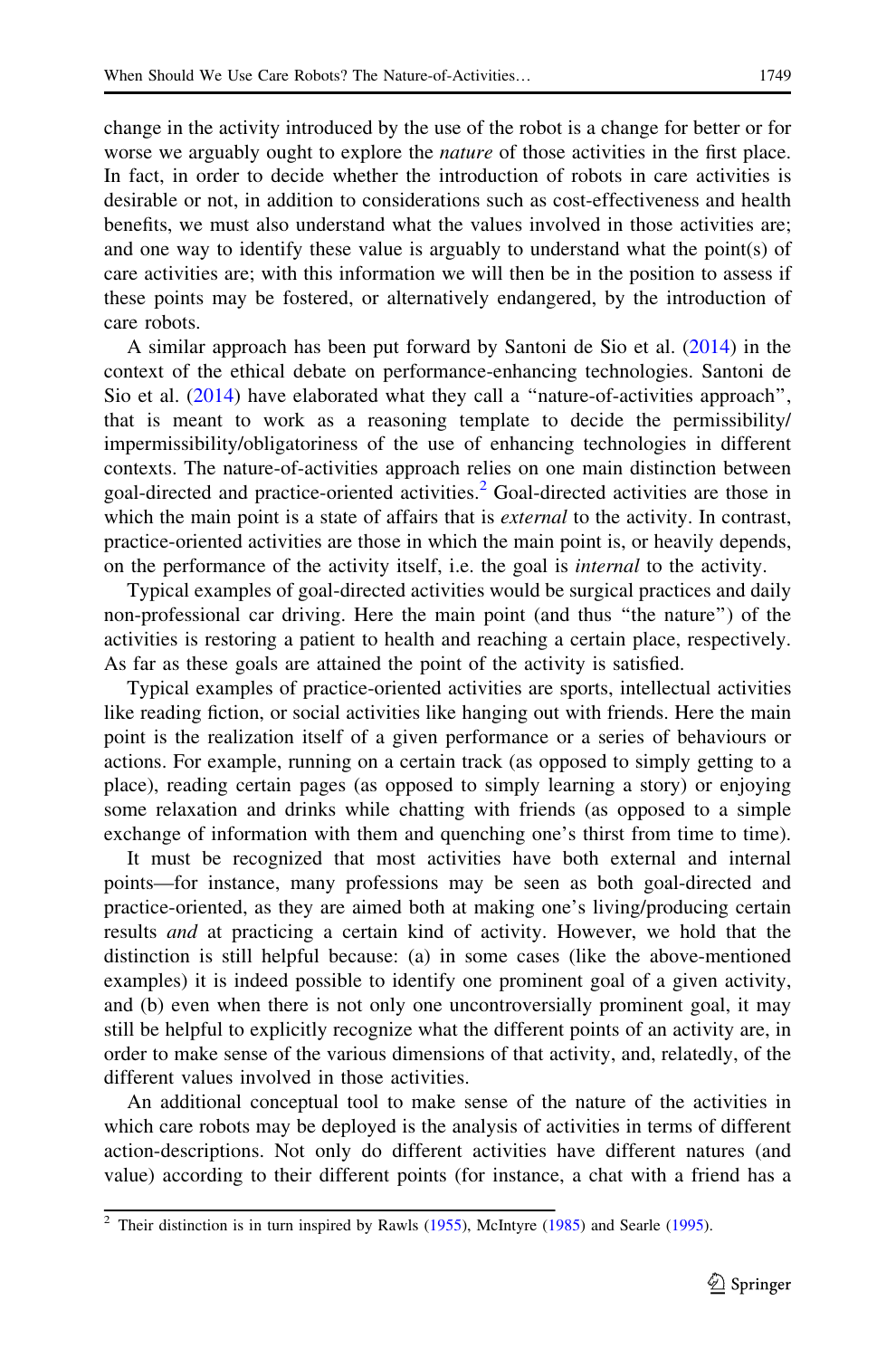different nature than a job interview), but one particular activity is also subject to different descriptions according to the kind and amount of elements that are taken into account (the deployed tools, the intentions of the agent, the institutional context, their broader effects, etc.). According to a famous example by Anscombe [\(1957](#page-14-0)) a man's behaviour consisting in moving an arm up and down while holding a handle may be legitimately described, according to different circumstances or perspectives, as ''pumping water'', ''contracting these muscles'', ''tapping out this rhythm'', ''doing his job'', etc. Moreover, the same activity under the same description can also be split into different portions. A given job is made by different tasks, and all tasks can be analysed in particular subtasks.

Santoni de Sio et al.  $(2014)$  $(2014)$  make the claim that the possibility of different descriptions of a given activity may be relevant for understanding the impact of performance-enhancing technologies on the nature of activities, and therefore also to decide the permissibility of the use of those technologies in various activities. For instance, in relation to sports activities they propose a distinction between coarsegrained and fine-grained descriptions of actions. Coarse-grained descriptions take into account only some macroscopic features of the sport activity, whereas finegrained descriptions take into account a larger number of features. According to a coarse-grained description, a courtyard basketball game between children is as much a basketball game as an NBA Final. However, according to a fine-grained description of the activity, one that takes into account the ''marked differences in rules, skill level and training present in NBA games … compared to typical courtyard basketball games, it is natural to infer that these are two different games" (p. 185).

The nature-of-activities approach helps make sense of what may be wrong with the use of performance-enhancing technologies in sport.<sup>3</sup> Given that: (a) sport is a prominently practice-oriented activity, and that (b) sufficiently fine-grained descriptions of various sport activities may reveal different internal points pursued by those activities; then,  $if$  we have reasons to value these points, and the introduction of a certain technology will restrict the pursuit of one or more of these points, then we will have a prima facie argument against the introduction of that technology in that activity.

However, Santoni de Sio et al. [\(2014](#page-14-0)) have also suggested that the nature-ofactivities approach may explain why performance-enhancing may sometimes be morally *good*. Typically, in prominently goal-directed activities, ones in which the pursuit of an external goal mainly defines the point of the activity (e.g. healing patients in a surgical operation), performance-enhancing technologies may be seen as enhancing not endangering the nature and value of the activity. As a general methodological conclusion, Santoni de Sio et al. (in press) propose that we ''think reflectively and reason about what point different activities might have, and whether that point would be foregone by allowing enhancers. Each fine-grainely-defined activity may have its own specific point, this point may have a larger or smaller moral or societal value, and this value may be fostered or jeopardised by enhancers''.

<sup>3</sup> Apart from them creating unjustified risks for athletes' health and safety.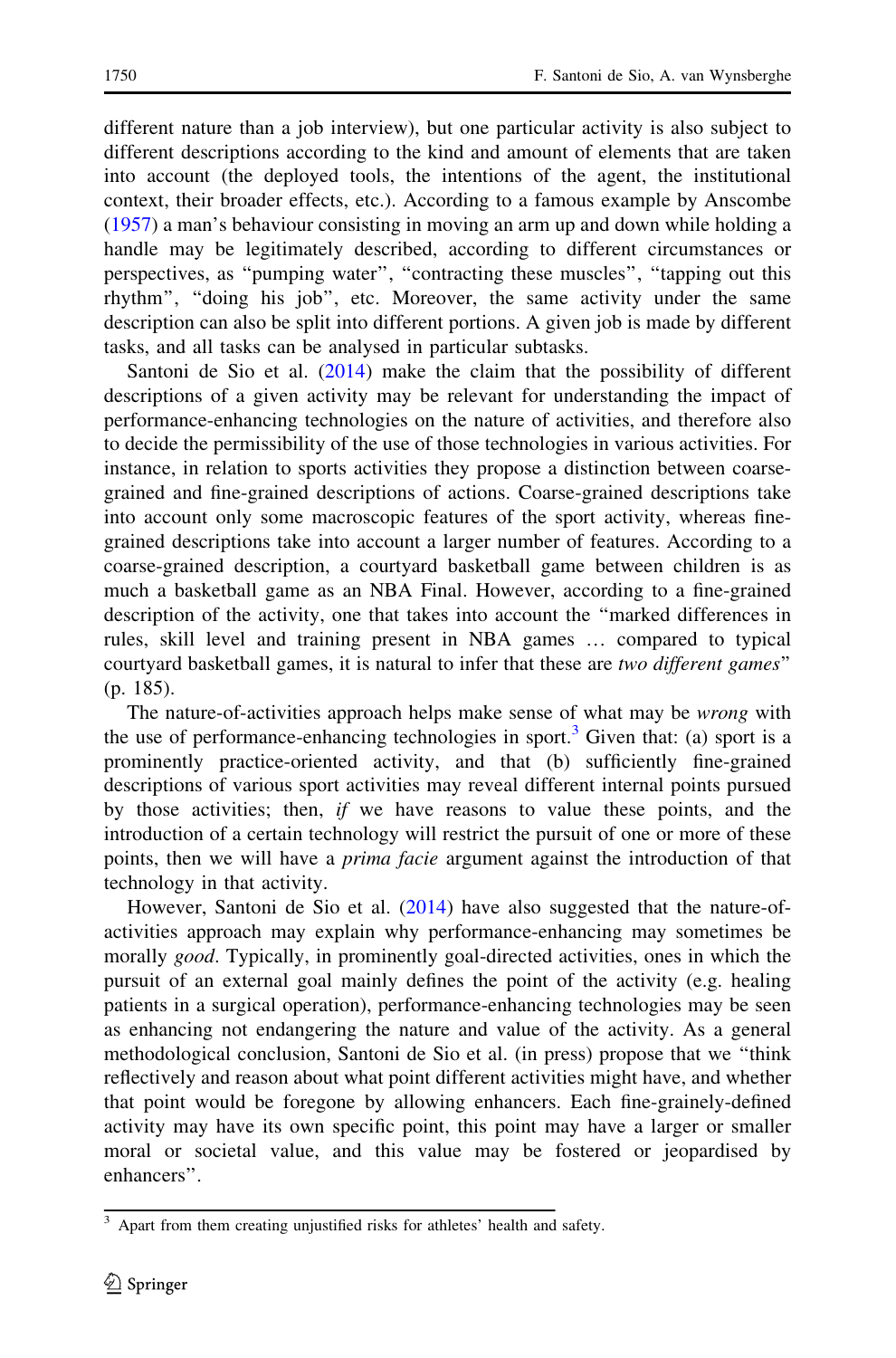The nature-of-activities approach proves to be a promising starting point for offering analytic answers to moral questions about enhancement. We argue here that this approach may be fruitfully applied also to answer moral questions about the use of care robots when viewed as enhancements to the work of nurses, physicians, other care professionals; or, possibly, as enhancing the capacities of patients.

#### Care Activities and Care Robots

How might the nature-of-activities approach apply to care activities in which care robots may be deployed? Firstly, we must reflect on the nature of care activities. According to the care ethicist Joan Tronto: ''the notion of a care practice is complex; it is an alternative to conceiving of care as a principle or as an emotion. To call care a practice implies that it involves both thoughts and action, that thought and action are interrelated, and that they are directed *toward some end* (Tronto [1993,](#page-15-0) p. 108, emphasis added).

With this description Tronto leaves room to interpret a care activity (i.e. a care practice)<sup>4</sup> as goal-directed given that the activity is aimed at a distinct end. Consider, for example, the surgeon whose goal is to carry-out a surgical intervention or the anesthesiologist whose goal is to provide the right medications in the precise dosage throughout an operation.

Many care ethicists, however, have insisted that care activities conform mostly to the practice-oriented description provided earlier in this paper. Vallor [\(2011](#page-15-0)) describes care activities as a platform for the development of necessary care skills as well as skills for becoming an empathic human being. Van Wynsberghe [\(2012](#page-15-0)) describes care activities as the vehicle for the realization of care values. For the latter, values like human dignity and privacy are made real when the curtain is enclosed around the patient prior to bathing them in bed. Accordingly, care activities, or at least portions of care activities, are about much more than the external ends to which they aim; care activities, or at least portions of care activities, also have a practice-oriented nature.

Following Tronto, van Wynsberghe has stressed the importance of the practiceoriented nature of care activities by insisting that the fundamental care values coincide with the moral elements of Tronto's phases of a care practice. These elements are: attentiveness, responsibility, competence and reciprocity. They form the backbone of a care practice; a way in which one can evaluate good care from bad care. From this perspective good care is achieved if a care activity is fulfilled in an attentive manner, with competence, by a moral agent capable of taking responsibility, while allowing for responsiveness on the part of the care receiver.<sup>5</sup> Moreover, even if she does not deploy the terminology of coarse- and fine-grained descriptions of actions, van Wynsberghe [\(2012](#page-15-0), [2013](#page-15-0), [2015](#page-15-0)) also recurs to a finegrained description of a care activity to reveal the many significant internal points of

<sup>&</sup>lt;sup>4</sup> See "Introduction" section above for an explanation of our reasons for using the term "care activity" instead of ''care practice''.

 $<sup>5</sup>$  A somehow similar approach to what he calls "good care" has been endorsed by Coeckelbergh ([2010\)](#page-14-0).</sup>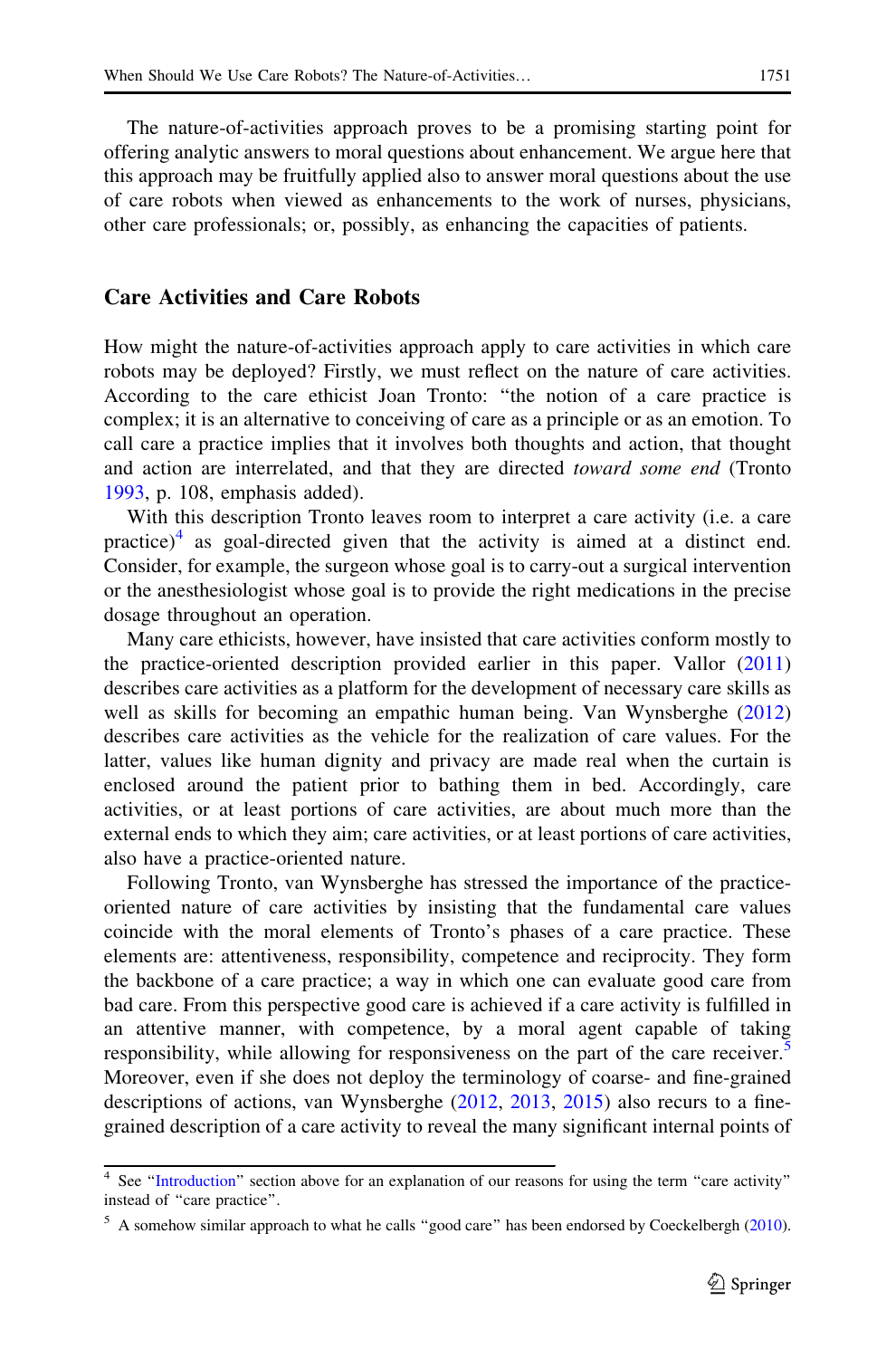it. Each of the moral elements is defined uniquely for every different practice and is dependent on the context of care and the individual patient (Tronto [1993](#page-15-0); van Wynsberghe [2012,](#page-15-0) [2013\)](#page-15-0).

As this all sounds like an accurate description of what many would consider a good healthcare practice, should we then conclude that: if a care robot would take away from the skills developed, or the fundamental care values that come into being through the practice, then the use of such care robots should always be prohibited or discouraged? Not so fast. What the nature-of-activities approach also allows us to do is to understand that care activities (or at least some portions or aspects of them) may *also* be considered as goal-directed, and this can make the normative evaluation of care robots more complex than allowed by some care ethicists.

#### Lifting Under Different Descriptions

In order to better understand the interplay between goal-directed versus practice oriented aspects of care activities, let us look, as a first example, to the activity of lifting a patient. If one were to consider the activity of lifting exclusively in terms of its immediate external goals (as goal-directed), the activity could be described as moving the patient from the bed to the wheelchair in order to bring them to the toilet (or to an appointment etc.). From this perspective the activity of lifting simply consists of: safely raising the patient out of bed at a certain angle, with a certain speed and force, and safely placing them in their wheelchair.

Alternatively, seen through the practice-oriented lens, the same activity appears much more complex. During lifting the patient is vulnerable and responsive, he/she must learn to trust their care giver, and the care giver must establish themselves as an agent to trust (among other things). Lifting is a moment in which the care giver and care receiver form the therapeutic relationship together. This relationship has a value in itself but is also necessary for the later care of the patient; in order for the care receiver to be honest about their symptoms, to take their medication and to comply with their care plan. Lifting is also a moment in which the care giver is able: to assess the neurological and physiological status of the patient; to make eye contact with the patient; and to socially interact with the patient. Thus, under this practice-oriented description, in order to be properly carried out the activity of lifting requires not only that the care giver efficiently and safely move the patient from one place to another but also that they develop observational skills and meet important general social and medical needs of the patient.

Should the operation of lifting be delegated to robots? In relation to this example, the nature-of-activities approach can be seen as offering two different kinds of contributions to the ethical analysis of care robots. Firstly, it helps make sense of the normative disagreement about the use of robots in care activities. By normative disagreement we refer here to the tension between different normative conclusions that one may draw depending on their conception of the care activity. Once we realize that a given care activity can be *legitimately* described appropriately in different ways, we may also make sense of the presence of a wider range of different, potentially contrasting values embedded in the activity. Seen simply as a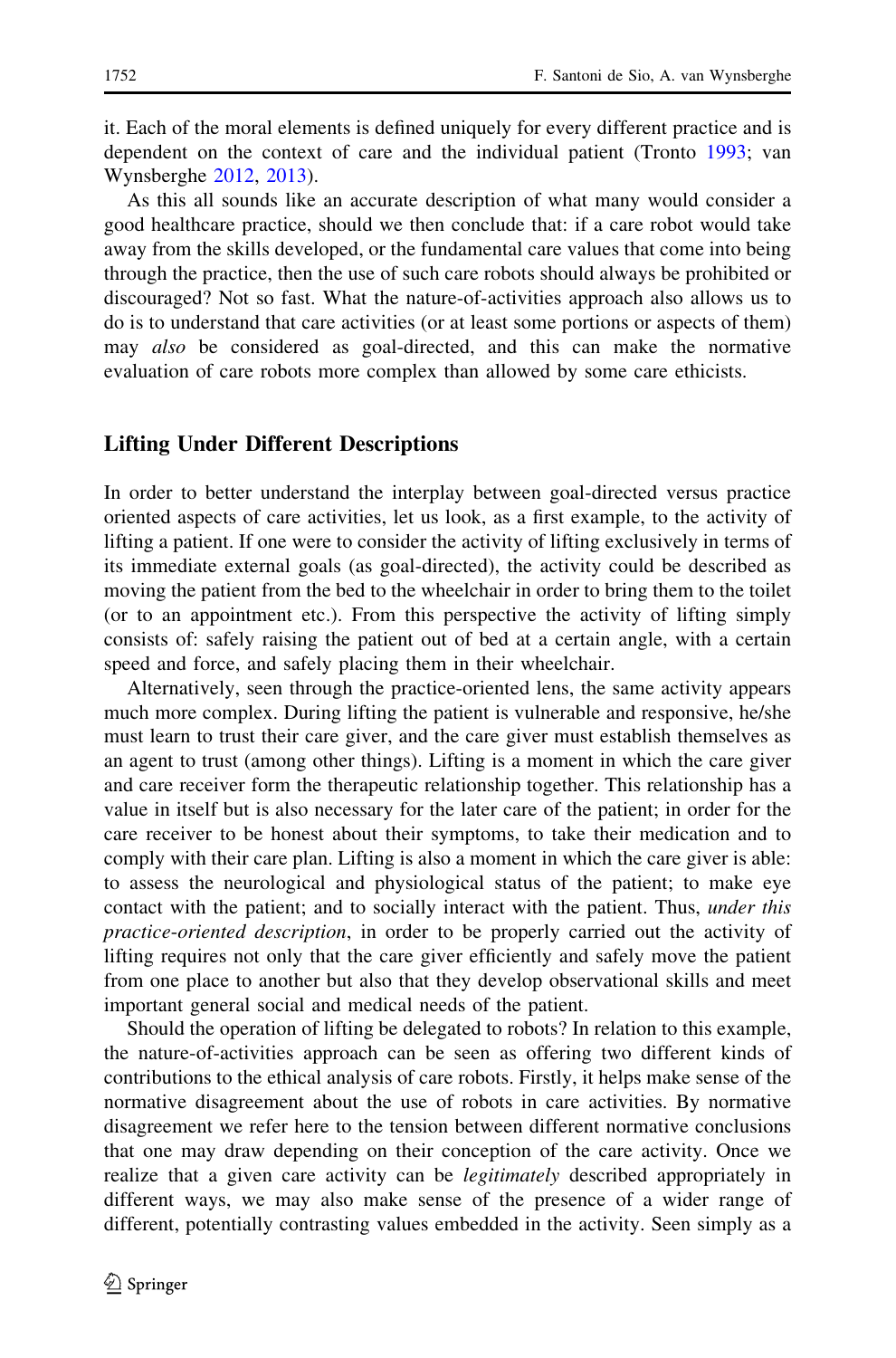process of transport, lifting is an activity that requires the *safest* and most *efficient* means to be fulfilled. Seen as a moment of socialization, trust-building, and caretaking, lifting is a "practice" (in the sense of care ethics) that requires *human* responsiveness and human attentiveness to be fulfilled. Depending on our preferred conception of care, we may have contrasting ethical views about how care should look. In this perspective our conceptual analysis of the care activity is an important tool toward an ethics of care robots, insofar as a detailed and comprehensive account of the values at stake in healthcare and, relatedly, of the different available conceptions of care are held to be an important part of this enterprise.

Moreover, our reconstruction of the normative disagreement about care activities can also help make sense of the value of moral autonomy of patients/users in deciding how to live their lives, as it has been recently stressed by Sorell and Draper [\(2014](#page-14-0)). In her [\(2014](#page-14-0)) paper Sharkey points out that robots may both enhance and diminish the dignity of elderly persons; they may enhance dignity as they refrain from typically human ways of disrespecting elderly persons, i.e. rude or otherwise offensive behaviour deriving from tiredness, stress, overwork etc.; however, the elderly person's dignity may also be endangered by robots insofar as current robots cannot give the ''real compassion and empathy or understanding'' typical of human companionship. Sharkey then points out that ''if older people were to be predominantly looked after by robots, and as a consequence were not able to have access to human companionship, many people would consider their lives to be unacceptably impoverished'' (65, emphasis added). However, in the second part of her paper, Sharkey also offers a more nuanced position by distinguishing the impact on dignity of different kinds of robots (assistive, monitoring, companion).

Whereas we agree with Sharkey that we need to give nuanced answers, we also think that the capability approach she proposes offers a not broad enough methodology to make sense of the many relevant values pursued by particular care activities. Our nature-of-activities approach is arguably able to offer a broader perspective. In fact, in relation to particular care activities (e.g. lifting), our approach allows one to recognize the legitimacy of having different understandings of what those activities are. For some people in some circumstances lifting is just about moving from one place to another; for those people human company or even the presence of other people is not a part of the activity of lifting. Therefore, failing to be able to lift themselves, these patients may just prefer to have a machine rather than a human person supporting them. In other words, an elderly person who endorses this view of the nature of lifting may reasonably prefer to be *enabled* by a machine to safely, efficiently, autonomously lift as opposed to be caringly, compassionately, empathetically *assisted* by a human carer in lifting. For these people care is good enough insofar as it enables them to pursue their goals—that is respecting their moral autonomy—no matter whether pursuing these goals may contribute to the development of a relevant capability or to the promotion of the person's dignity.<sup>6</sup>

 $\overline{6}$  In their ([2014](#page-14-0)) Draper et al. present the interesting case of elderly people who want the robots helping them to pursue morally dubious activities like gambling.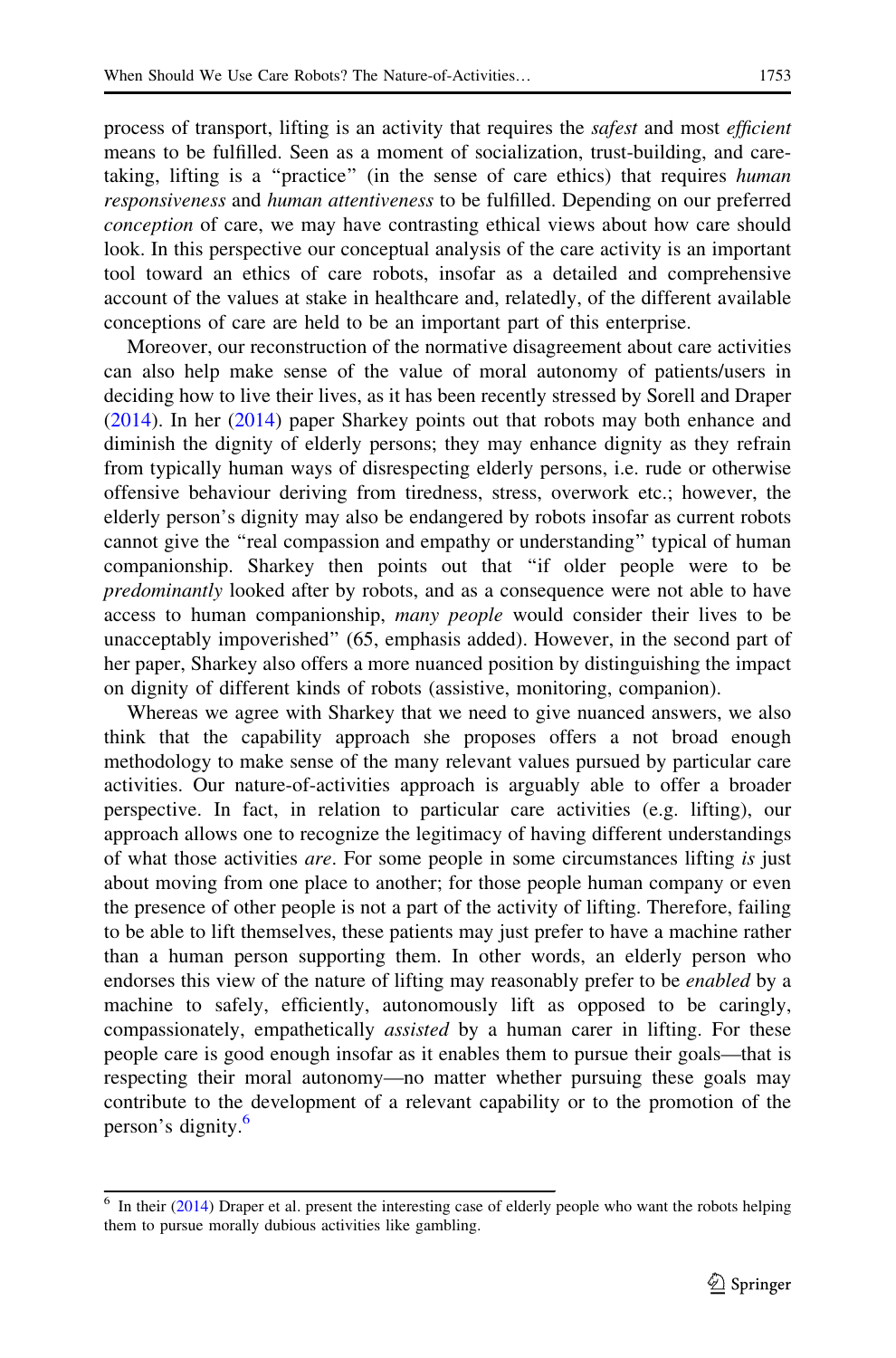On the other hand, if an elderly person shares the care ethics view that in their condition of physical frailty lifting is an important moment of empathetic interaction with a carer moved by compassion, attentiveness, and responsiveness; then they may reasonably refuse to be supported by a robot in this activity, even if the robots were able to guarantee the same or a even higher level of efficiency and safety in the operation of lifting.

What we are here suggesting is simply that when different descriptions of an activity are equally legitimate—as they arguably are in this case—then normative disagreement about the way in which a given activity has to be fulfilled—for instance, the disagreement between an elderly person and her care takers about the way in which she has to be assisted—may also be irreducible, and therefore we would rather leave it to the elderly persons themselves to decide how to be treated. It is a virtue of the nature-of-activities approach that it can make sense of the irreducibility of this conceptual and normative disagreement, and of the related necessity of respecting the patient's autonomy of choice about their treatment in the presence of this tension between contrasting values.

Certainly, what the limits of autonomy for (mentally competent) patients or users should be is open to debate. Firstly, whereas we may easily accept the idea that in a home setting elderly persons should be able to make their own view of what taking good care of them means, things are more complex in a nursing home setting. In this context there may be stricter, objective limits to the way in which elderly persons may request to be taken care of. In complex institutions like nursing homes, where different actors with different roles, tasks and responsibilities, closely interact with patients on the basis of complex rules and procedures, patients' preferences simply cannot and should not always be complied with<sup>7</sup>; arguably, in these complex social contexts the assessment of what should count as (good) care cannot and should not left only to the judgements of individual patients. Secondly, according to an example by Sharkey and Sharkey ([2012\)](#page-14-0) no matter in what setting they operate, we may not want lifting robots to be allowed to release patients over the side of a high balcony in an apartment building, even if explicitly requested to do so by a mentally competent elderly person. However, such limitations would also apply to the behaviour of an autonomy-respecting human helper (Sorell and Draper [2014\)](#page-14-0). With or without robots, autonomy in healthcare may be in tension with other paramount human values: life and health. As this is a well-known crux in other general debates in medical ethics—typically but not exclusively: assisted suicide, abortion—this is not the place for us to take a position about this broader issue.

A related point that is more specifically relevant to care robots should be mentioned though. The legitimacy of different views on the nature of care activities is arguably a fact that points in favour of respecting all patients' and users' autonomous choices in relation to their assistance and care. However, in the interest of making sure that *everyone* is in the position to realize their autonomous

 $7$  This may also require different technological solutions; for instance, whereas it would be possible to imagine a remote control in the hands of a patient or elderly person using a lifting robot in a home setting, this would not be recommendable in a nursing home setting.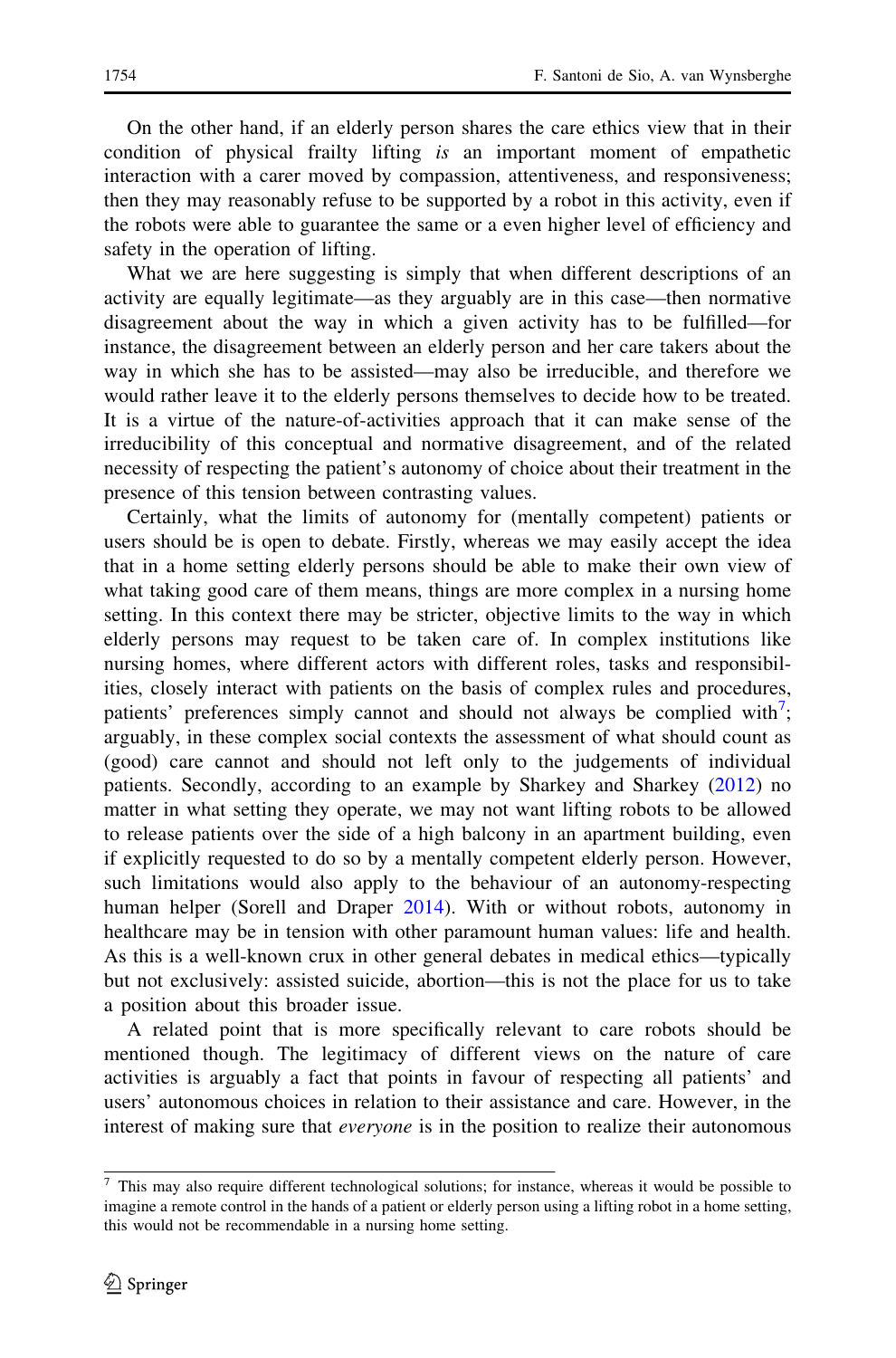choices, we have to make sure that economic and social conditions do not make certain options de facto unavailable. From this perspective, given the economic pressure to replace human work with machines, during the process of introduction of robots in care practices we have to create also the social, political, economic conditions for those who do not want to be assisted by machines to be in the position of doing so. In the absence of the relevant political, social, economic constraints, $\frac{8}{3}$  we may run the risk that given the high economic interests at stake, once assistive robots are massively introduced in care institutions and practices, they will be used no matter what the different preferences, values, and needs of patients and users are.

#### Urine Sample Collection Under a Fine-Grained Description

In the lifting case the nature-of-activities approach allows us to make sense of the normative disagreement about the use of care robots as well as of the problem of defining the legitimate limits of users' autonomy; however, in other cases the nature-of-activities approach may support more clear-cut normative conclusions.

As a second example of a healthcare activity, let us consider the urine sample collection in pediatric oncology (van Wynsberghe [2013](#page-15-0)). A sample of urine must be collected for testing the presence (or lack thereof) of chemotherapy toxins for pediatric patients undergoing chemotherapy. Following the care ethics tradition, we may describe the activity of urine collection as practice-oriented in the sense, for instance, that the activity realizes the care skills of the nurse: the nurse remains attentive to, responsible for, and competent as care provider throughout the activity. Moreover, even the urine sample collection can be seen as a moment in which patients have the chance to get in touch and to briefly interact with a human caretaker. However, it is also true that the collection of the sample has a clear external goal, namely testing the presence (or lack thereof) of chemotherapy toxins for patients.

Now, unlike what happens with the activity of lifting, here the different aspects of the activities can be not only conceptually distinguished but also materially separated. When we disentangle what the nurse is actually doing—walking into the patient's bathroom and taking a sample of urine—it is possible to suggest that the portion of the activity consisting of the sample collection itself is not necessary to ensure attentiveness, responsibility, or competence of the nurse. In other words, sample collection is not a necessary feature to establish attentiveness on the part of the nurse. Accordingly, we may describe at least this portion of the activity as prominently, if not exclusively, goal-directed—its main (and possibly only) goal is to allow for a urine test. Moreover, it has to be noted that the sample collection may also be not only embarrassing for the patient but also dangerous for nurses' health. Nurses often do not have the time to wear the protective clothing that guards them from the chemotaxins which are able to cross the skin barrier. As a result, nurses put

<sup>&</sup>lt;sup>8</sup> Some of these constrains should be taken into account also in the *design* of robots, see "[The Design](#page-11-0) Perspective" section below.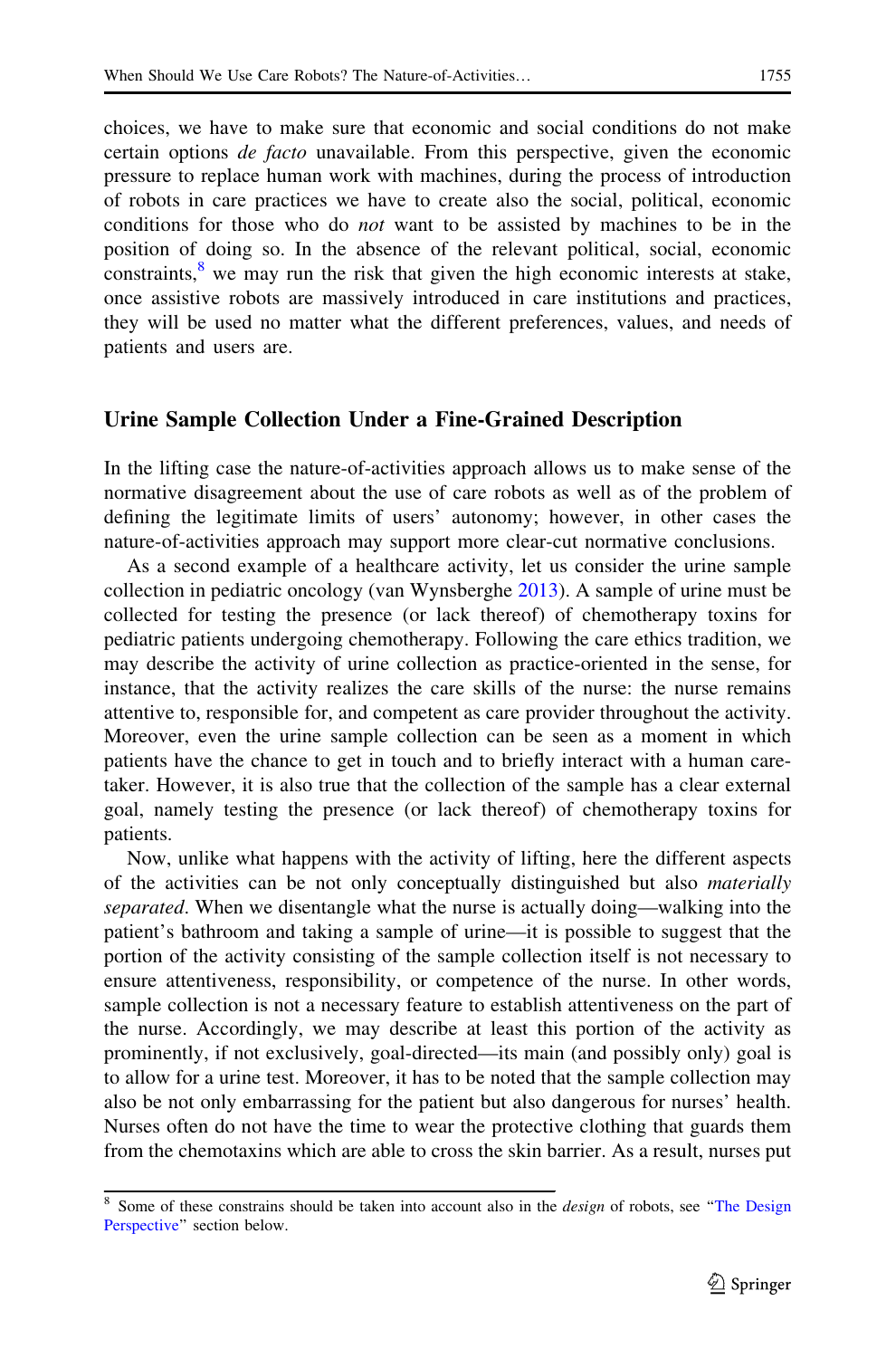<span id="page-11-0"></span>themselves at risk in order to satisfy the goal of sample collection while ensuring the wellbeing of the patient (van Wynsberghe [2013](#page-15-0)). Is it possible to suggest that a robot could fulfill this segment of the activity?

To be clear, the activity of sample collection is a complex one: its immediate goal is external (to allow for the urine test), but some aspects of the activity are also connected to the patient's overall care (i.e. are internal). In addition, some portions of the activity are harmful for the nurses' health. This analysis allows us to formulate the ethical question of the permissibility of the use of care robots for urine sample collection in a more precise way: We should not simply ask whether it would be permissible to remove the nurse *from the activity of sample collection* and to replace her with a robot; rather, we should ask whether it would be permissible to remove the nurse *from a portion* of the activity of sample collection, namely the goal-directed and harmful to the nurse portion; provided that a connection between the nurse and the activity of sample collection is maintained. Put in these terms, the question as to the opportunity of a task delegation to a robot may receive a positive answer.

What we have done up to this point of the paper is to use some tools from the philosophy of action (practice oriented vs. goal-directed activities, different descriptions of actions, and coarse- vs. fine-grained descriptions of activities) to provide a way in which care activities and the values they foster or embed can be articulated and defined with the greatest amount of detail possible. This has allowed us to show the many dimensions of a care activity as well as how a care activity may be disentangled to reveal both external and internal values. We have indicated two ways in which this analysis may be relevant for the ethical evaluation of care robots.

With reference to the example of lifting we have shown how the nature-ofactivities approach may help make sense of the legitimate plurality of perspectives on what care activities are and should be like: good care may require contact and attentiveness but for some people under some circumstances it may also just require the enablement or restoring of physical capacities, autonomy and independence. With reference to the example of urine sample collection, we have shown how a more fine-grained description of the different aspects constituting a given care activity may help isolate the portions of that activity which can or even should be delegated to robots. We will now show how fruitful the nature-of-activities approach can be once we shift our attention from the ethical evaluation to the ethical design of a care robot.

## The Design Perspective

The Care Centered Value Sensitive Design (CCVSD) approach provides a framework for designing future care robots in a way that systematically accounts for a recognition of care values throughout the design process of the robot. The CCVSD approach aims at incorporating values into the design of care robots such that through the use of the robot care values come into existence (van Wynsberghe [2012,](#page-15-0) [2013,](#page-15-0) [2015](#page-15-0)). This approach relies, on the one hand, on the embedded values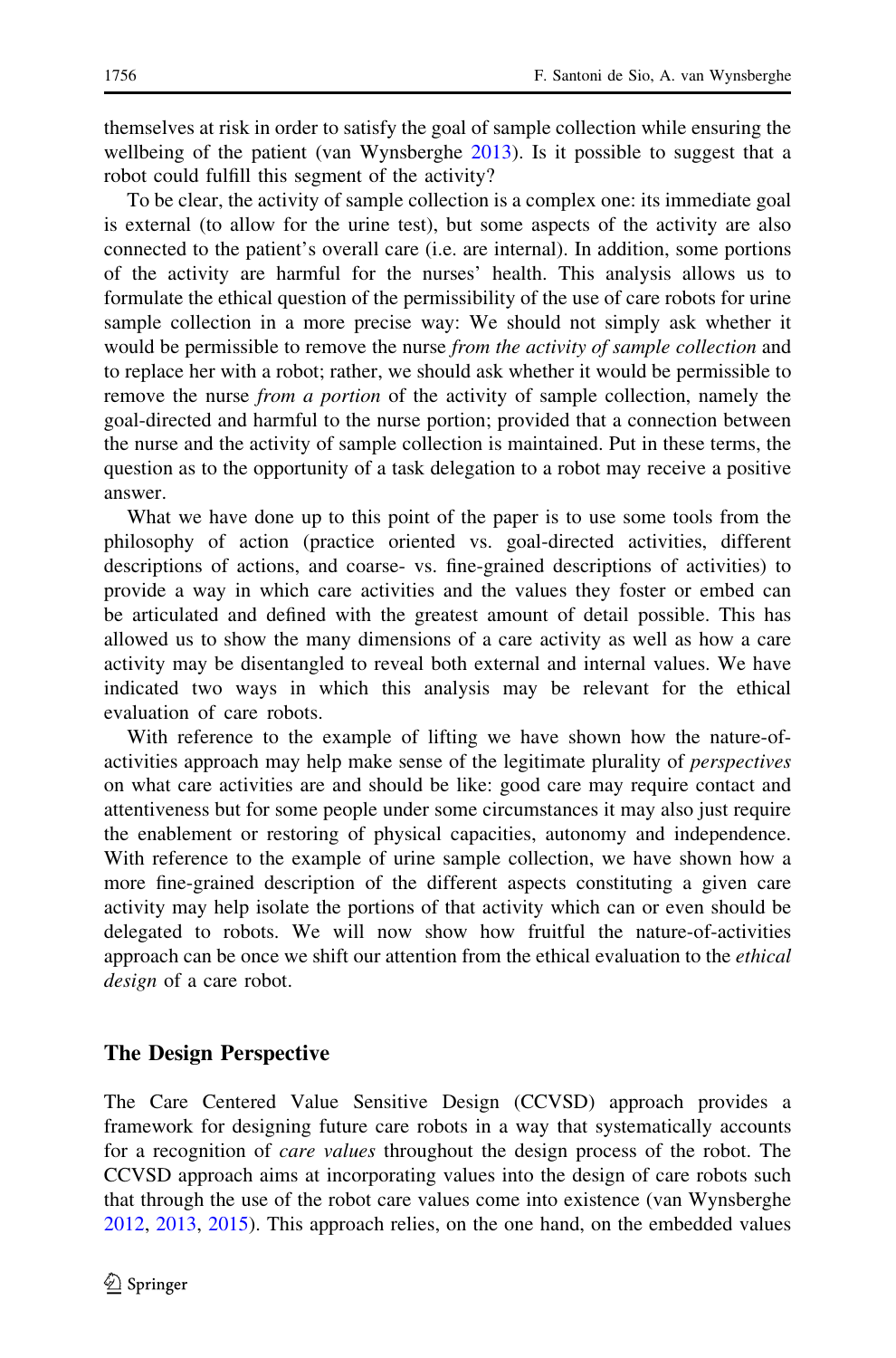concept (Nissenbaum [1998\)](#page-14-0), according to which information technology is not morally neutral insofar as computer systems or software promote or demote particular moral values and norms. On the other hand, CCVSD also relies on the approach of Value-Sensitive Design (VSD) as originally elaborated in computer ethics (Friedman et al. [2003,](#page-14-0) van den Hoven [2007](#page-15-0)). According to VSD moral and social values should work as non-functional requirements for the design of a good technology. In her work developing the CCVSD approach, van Wynsberghe has recognized that the capacity to understand care activities is particularly important when considering how to design a care-sensitive robot. Design refers to what capabilities the robot ought to have to determine its role. Understanding a care activity allows a robot designer to create a robot whose functioning is compatible with, or ideally can promote, the realization of care values. What's more, understanding the distribution of roles and responsibilities entailed in care activities allows robot designers to prudentially choose the roles and responsibility (or lack thereof) delegated to the robot.

The nature-of-activities approach can arguably help develop the CCVSD approach further. Firstly, it helps give a more explicit and solid philosophical foundation to the inquiry into the nature of care activities required for a caresensitive design. Secondly, the nature-of-activities approach extends the CCVSD by helping make sense of the possibility of conceptual and normative disagreement about the nature and value of care activities; and thus by leaving some space also for values traditionally downplayed in the care ethics tradition, like individual autonomy. Thirdly, by offering specific conceptual tools for producing richer and more fine-grained descriptions of care activities and of the values embedded in the different aspects or portions of the activities, the nature-of-activities approach also suggests a way to try to solve or loosen by *design* the tension between different values at stake in a given activity.

In order to better appreciate the importance of the nature-of-activities approach for a care-sensitive design of care robots, let us go back to the case of urine testing and consider van Wynsberghe's [\(2013](#page-15-0)) example of a urine testing robot, referred to in other work by the same author as the ''wee-bot'' robot. van Wynsberghe has described a way in which the robot can be delegated the role of sample collection while at the same time limiting its responsibility for the completion of the role. To do this the design suggestions are as follows: the robot is designed in a way that it travels autonomously to reach the patient's room. Once there, it requires information from the nurse to indicate his/her presence. This design consideration enforces that the nurse be present for urine testing. The robot then enters into the patient's bathroom autonomously to collect the sample; it collects the sample from the patient's toilet or waste bin (as opposed to attaching to the patient's organs), and then proceeds to exit the room. It travels to the nurse waiting outside the bathroom (or the patient's room) and again confirms the presence of the nurse. The robot transmits the information that it has obtained the sample (and perhaps has also already done the testing). With this information the nurse can choose to send the robot (carrying the sample) to the oncology lab or alternatively can select to have the robot complete the analysis and send the results on to the oncologist. Whatever the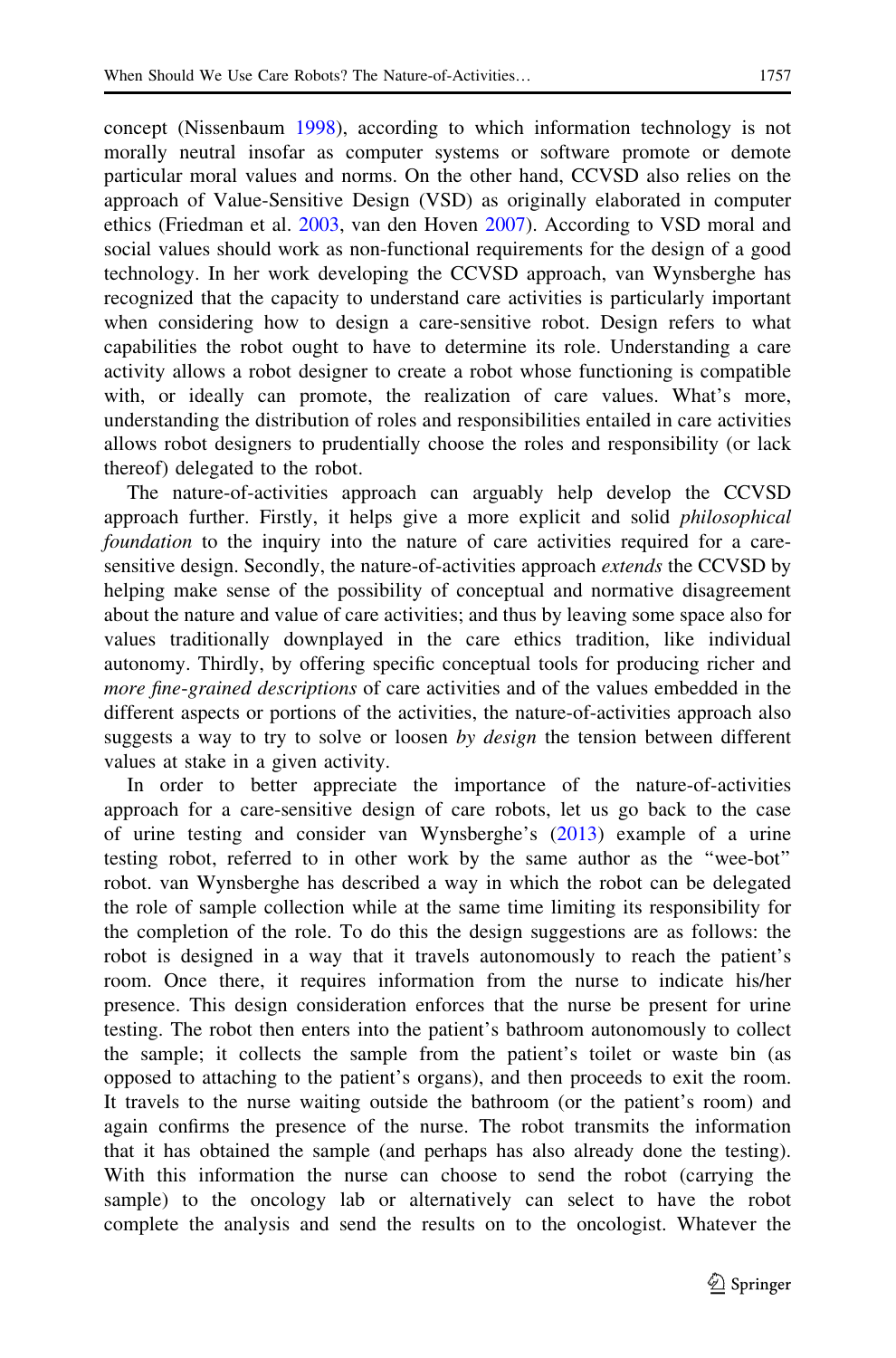nurse decides he/she is aware that the sample collection has happened and that he/she is responsible for passing on the results of the sample collection to the oncologist. This design suggestion is intended to enforce that a human agent is responsible for the successful completion of sample collection.

From a design perspective the nature-of-activities approach may help identify a broad variety of relevant ethical requirements for the design of a care robot, a variety arguably broader than that highlighted by specific approaches based on one specific ethical perspective (care ethics, capabilities approach, autonomy). In the "wee-bot" example just illustrated, our approach has allowed us to identify two distinct sets of goals to be achieved in the activity of urine testing, i.e. the (external) goal of the safe and efficient collection of a sample to be tested and the (internal) goal of the realization of the values of attentiveness and responsibility on the part of the nurse. This has in turn allowed us to identify some design requirements of an ethically acceptable ''wee-bot''; the ability to safely collect the urine sample, by removing the nurse from harm, while at the same time: (a) allowing the nurse to remain connected to both the patient and the patient's care by being present for the activity of sample collection, and (b) preserving the nurse's accountability for the process.

#### Where Does this Bring Us?

The consequences of this discussion apply to the designers and developers of care robots as well as to the ethicists engaged in critical reflections on the design of care robots. In order to answer the question as to when and how care robots should be used and how care robots should be designed we need first to reflect on what the different points of care activities are, and how these different points are realized in different versions, aspects or portions of those activities. We have shown here some preliminary thoughts on the relevance of the nature-of-activities approach for the ethics of care robots by discussing the example of lifting and urine testing; we have then presented the case of the hypothetical ''wee-bot'' robot to illustrate the fruitfulness of this approach from the perspective of Care Centered Value Sensitive Design (CCVSD).

Future research could benefit from engaging in a systematic documentation of different values embedded in care activities according to a distinction between goaldirected and practice-oriented (aspects of) activities, and according to different legitimate (fine-grained) descriptions of said activities. This requires a combination of: (a) philosophical reflection and conceptual analysis; b) deep understanding of the dynamics of the hospital and/or nursing home and the roles and responsibilities of care givers, (c) a standing attention to the way in which care activities and care technologies are perceived and evaluated by patients and users.<sup>9</sup>

 $\frac{9}{9}$  Some steps in the direction of mapping the perception of different potential stakeholders involved in the use of care robots have been recently taken by Draper et al. ([2014\)](#page-14-0).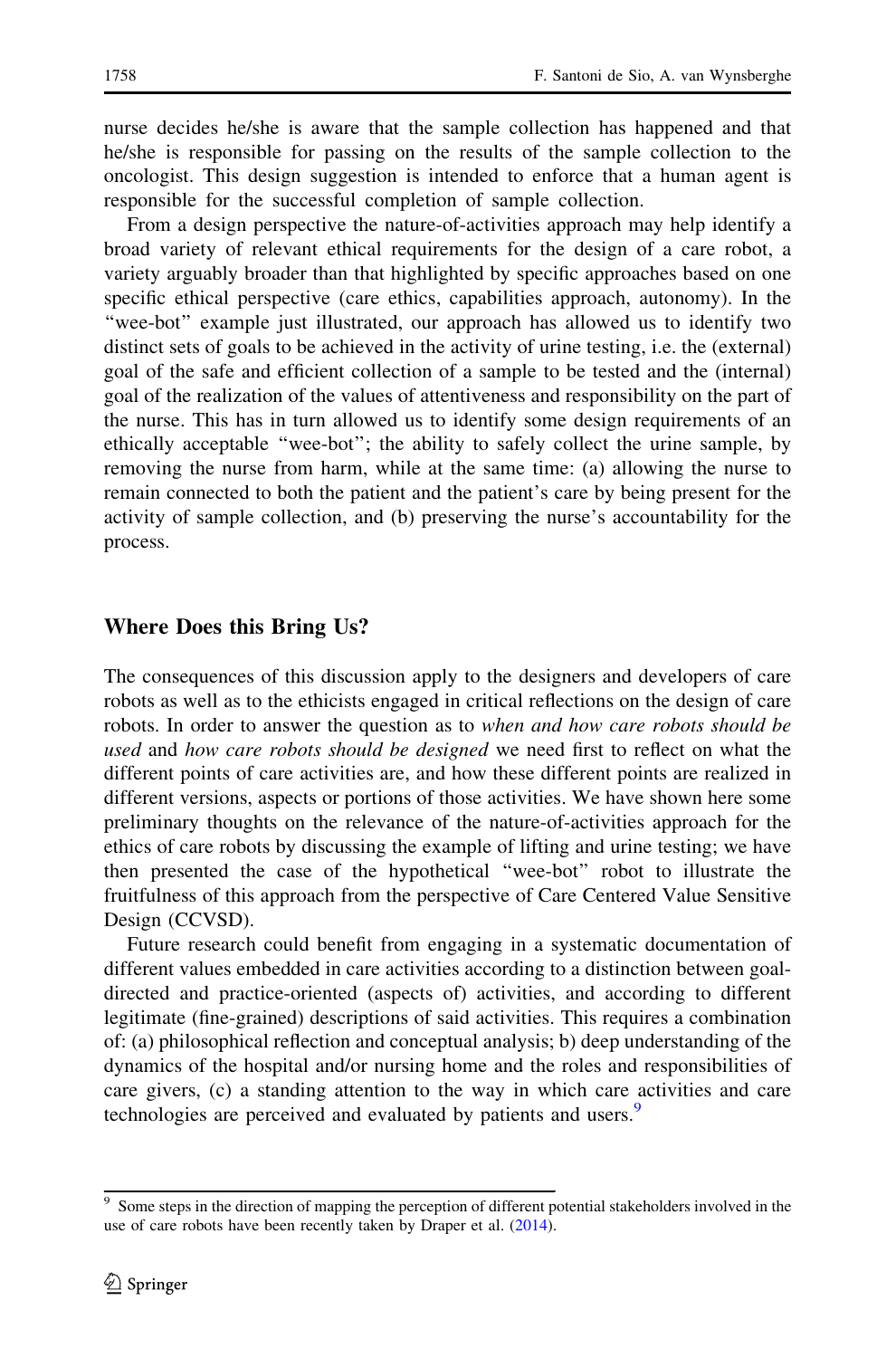<span id="page-14-0"></span>Open Access This article is distributed under the terms of the Creative Commons Attribution 4.0 International License ([http://creativecommons.org/licenses/by/4.0/\)](http://creativecommons.org/licenses/by/4.0/), which permits unrestricted use, distribution, and reproduction in any medium, provided you give appropriate credit to the original author(s) and the source, provide a link to the Creative Commons license, and indicate if changes were made.

### **References**

- Anderson, M., & Anderson, S. (2007). Machine ethics: Creating an ethical intelligent agent. AI Magazine,  $01(28)$ , 15–26.
- Anscombe, G. E. M. (1957). Intention. Oxford: Basil Blackwell.
- Asaro, P. (2006). What should we want from a robot ethic? In R. Capurro & M. Nagenborg (Eds.), Ethics and robotics. Amsterdam: IOS Press.
- Calo, R. (2011). Robots and privacy. In Robot ethics: The ethical and social implications of robotics. Cambridge: MIT Press.
- Coeckelbergh, M. (2010). Health care, capabilities, and AI assistive technologies. Ethical Theory Moral Practice, 13, 181–190.
- Dante, M., & Tamburrini, G. (2006). Learning robots and human responsibility. International Review of Information Ethics, 6, 46–51.
- Decker, M. (2008). Caregiving robots and ethical reflection: The perspective of interdisciplinary technology assessment. AI & Society, 22(3), 315-330.
- Draper, H., Sorell, T., Bedaf, S., Sverre Syrdal, D., Gutierrez-Ruiz, C., Duclos, A., et al. (2014). Ethical dimensions of human-robot interactions in the care of older people: Insights from 21 focus groups convened in the UK, France and the Netherlands. In M. Beetz, et al. (Eds.), Social robotics: Lecture notes in computer science (Vol. 8755, pp. 135–145).
- Friedman, B., et al. (2003). Human values, ethics, and design. The human-computer interaction handbook (pp. 1177–1201). Hillsdale: L. Erlbaum Associates Inc.
- Lin, P., Abney, K., & Bekey, G. (2011). Robot ethics: The ethical and social implications of robotics. Cambridge: MIT Press.
- Lo, A. C., Guarino, P. D., Richards, L. G., Haselkorn, J. K., Wittenberg, G. F., Federman, D. G., et al. (2010). Robot-assisted therapy for long-term upper-limb impairment after stroke. The New England Journal of Medicine, 362(19), 1772–1783.
- Manders-Huits, N. (2011). What values in design? The challenge of incorporating moral values into design. Science and Engineering Ethics, 17(2), 271–287.
- McIntyre, A. (1985). After virtue (2nd ed.). London: Duckworth.
- Nissenbaum, H. (1998). Values in the design of computer systems. Computers in Society, March 1998, 38–39.
- Rawls, J. (1955). Two concepts of rules. The Philosophical Review, 64(1), 3-32.
- Santoni de Sio, F., Faber, N., Savulescu, J., & Vincent, N. A. (in press). Why less praise for enhanced performance? Moving beyond responsibility-shifting, authenticity, and cheating to a nature-ofactivities approach. In F. Jotterand & V. Dubljevic (Eds.), Cognitive enhancement: Ethical and policy implications in international perspectives. Oxford: Oxford University Press.
- Santoni de Sio, F., Robichaud, P., & Vincent, N. A. (2014). Who should enhance? Conceptual and normative dimensions of cognitive enhancement. Humana.Mente Journal of Philosophical Studies, 26, 179–197.
- Searle, J. R. (1995). The construction of social reality. New York: Free Press.
- Sharkey, A. (2014). Robots and human dignity: A consideration of the effects of robot care on the dignity of older people. Ethics and Information Technology, 16(1), 63–75.
- Sharkey, N., & Sharkey, A. (2011). The rights and wrongs of robot care. In P. Lin, K. Abney, & G. Bekey (Eds.), Robot ethics: The ethical and social implications of robotics (pp. 267–282). Cambridge: MIT Press.
- Sharkey, A., & Sharkey, N. (2012). Granny and the robots: Ethical issues in robot care for the elderly. Ethics and Information Technology, 14(1), 27–40.
- Sorell, T., & Draper, H. (2014). Robot carers, ethics, and older people. Ethics and Information Technology, 16(3), 183–195.